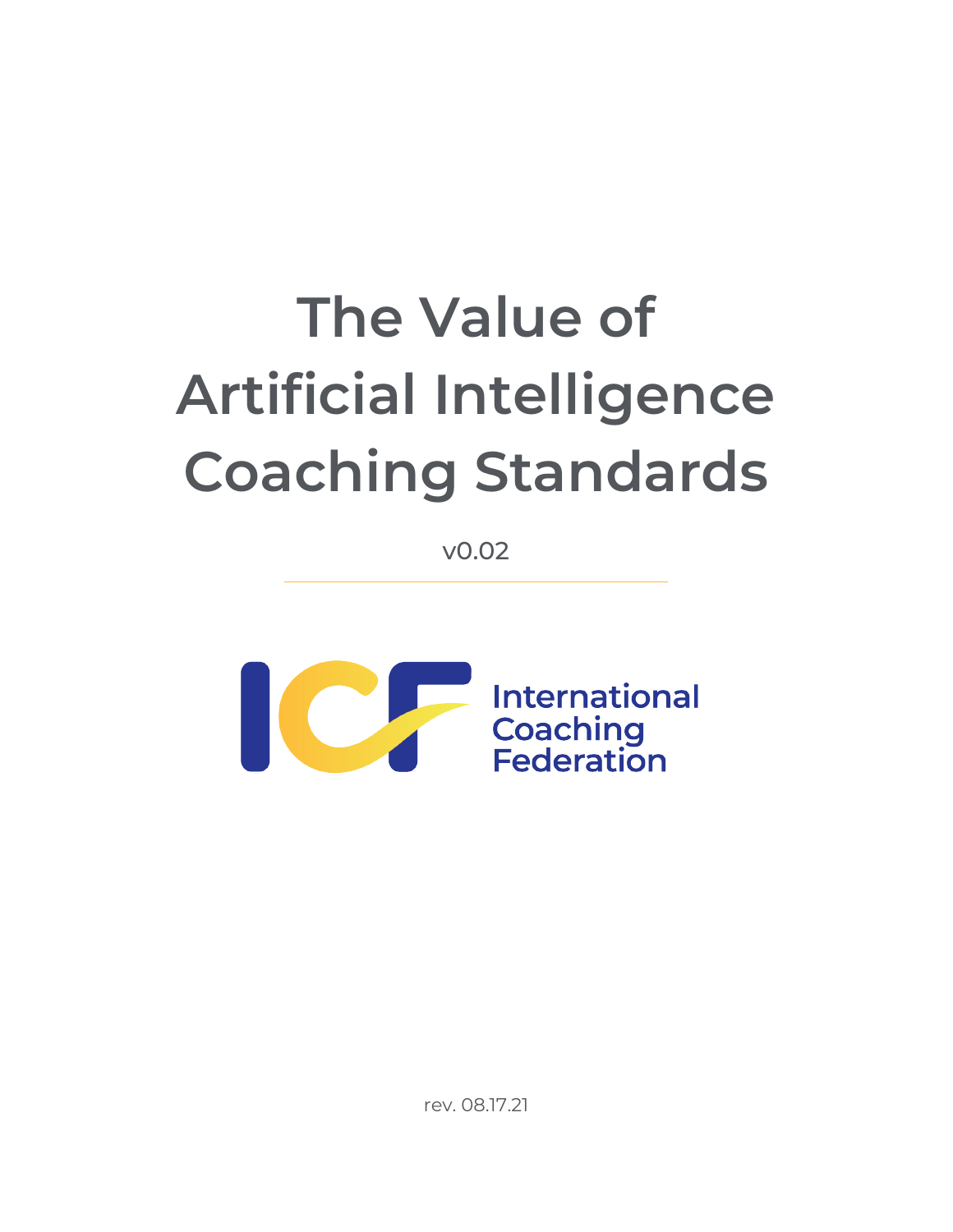The future is here. Artificial Intelligence (AI) coaching has been constructed and are now in early deployment phases. It is likely that AI coaching will be used in conjunction with, as an adjunct to human-to-human coaching. This blended approach can provide the best of both worlds where coaches can offload low value coaching activities such as brief questions, assessment, and journaling—and keep the high value work of complex, transformational coaching in the human-tohuman domain.

The technology will allow coaches to find ways to move deeper into organizations such as working with managers and leaders to enhance their coaching skills, provide additional learning modalities for students and trainees, or assisting organizations in building a coaching culture. The advent of AI coaching could make coaching accessible to more people across the globe, enhancing the societal impact of coaching. As coaching becomes accessible to more people, awareness grows and potentially increases the size of the market dramatically.

The development of a set of AI coaching proficiency standards may provide significant benefit to coaching consumers, knowing that the particular AI coaching technology has passed one or more levels of proficiency and ethical evaluation. The standards could test elements such as fluent use of language, fluidity of conversation, capability of promoting or enhancing change in the client, and ability to successfully navigate ethical dilemmas. Certification on the use of client and coach data may also be protected.

AI coaching standards can benefit developers since they know what will be expected of them. They can understand the gamut of elements to be considered, providing a framework within which to develop. The standards can also sensitize them to the need for safeguards in aspects such as control of client and coach data, minimization of bias, synthesis and conclusions drawn from captured data, and distinctions between coaching and therapy.

The International Coaching Federation (ICF) has collaborated with a group of experienced coaches and AI coaching developers to form the Artificial Intelligence Coaching Standards Work Group. The group has several purposes:

- To guide the confluence of AI technology and coaching,
- To provide a set of principles, capabilities, and requirements to enhance the quality of AI coaching, and
- To ensure that AI coaching is applied in helpful and ethical ways.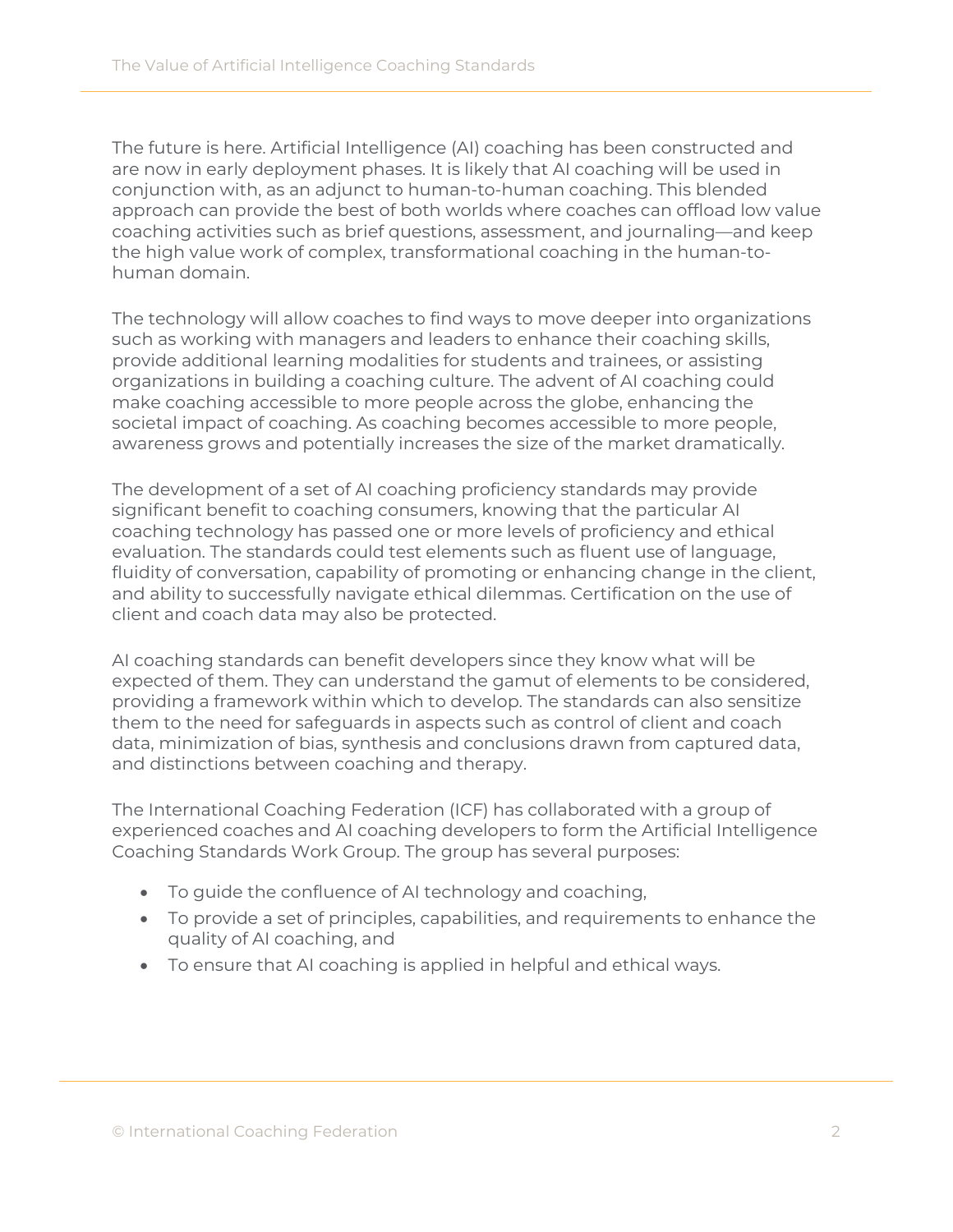The AI coaching standards are being developed for a broad audience:

- Coaches who want to use technology responsibly
- Coaching clients
- Organizations purchasing coaching
- Coaching supervisors
- Software developers
- Coach training organizations
- Broader public

The group plans to have an outline for the standard by the end of 2021, followed by draft versions in 2022. Comments on these materials and further input will be sought from additional Subject Matter Experts (SMEs) at appropriate milestones. The AI Coaching Standards Work Group members include:

- Matt Barney [\(LeaderAmp\)](https://www.leaderamp.com/)
- Joel DiGirolamo [\(International Coaching Federation\)](https://coachingfederation.org/)
- David Drake [\(The Moment Institute\)](https://www.themomentinstitute.com/)
- Harry Novic [\(Rocky.ai\)](https://www.rocky.ai/)
- Olivier Malafronte [\(PocketConfidant AI\)](http://pocketconfidant.com/)
- Jonathan Reitz [\(FLUXIFY\)](http://fluxify.xyz/)
- Nicky Terblanche [\(University of Stellenbosch Business School\)](https://www.usb.ac.za/), [\(coachvici.com\)](https://coachvici.com/)

Additional information will be forthcoming as the work progresses. Inquiries may be addressed to ICF Director of Coaching Science Joel DiGirolamo [\(joel.digirolamo@coachingfederation.org\)](mailto:joel.digirolamo@coachingfederation.org).